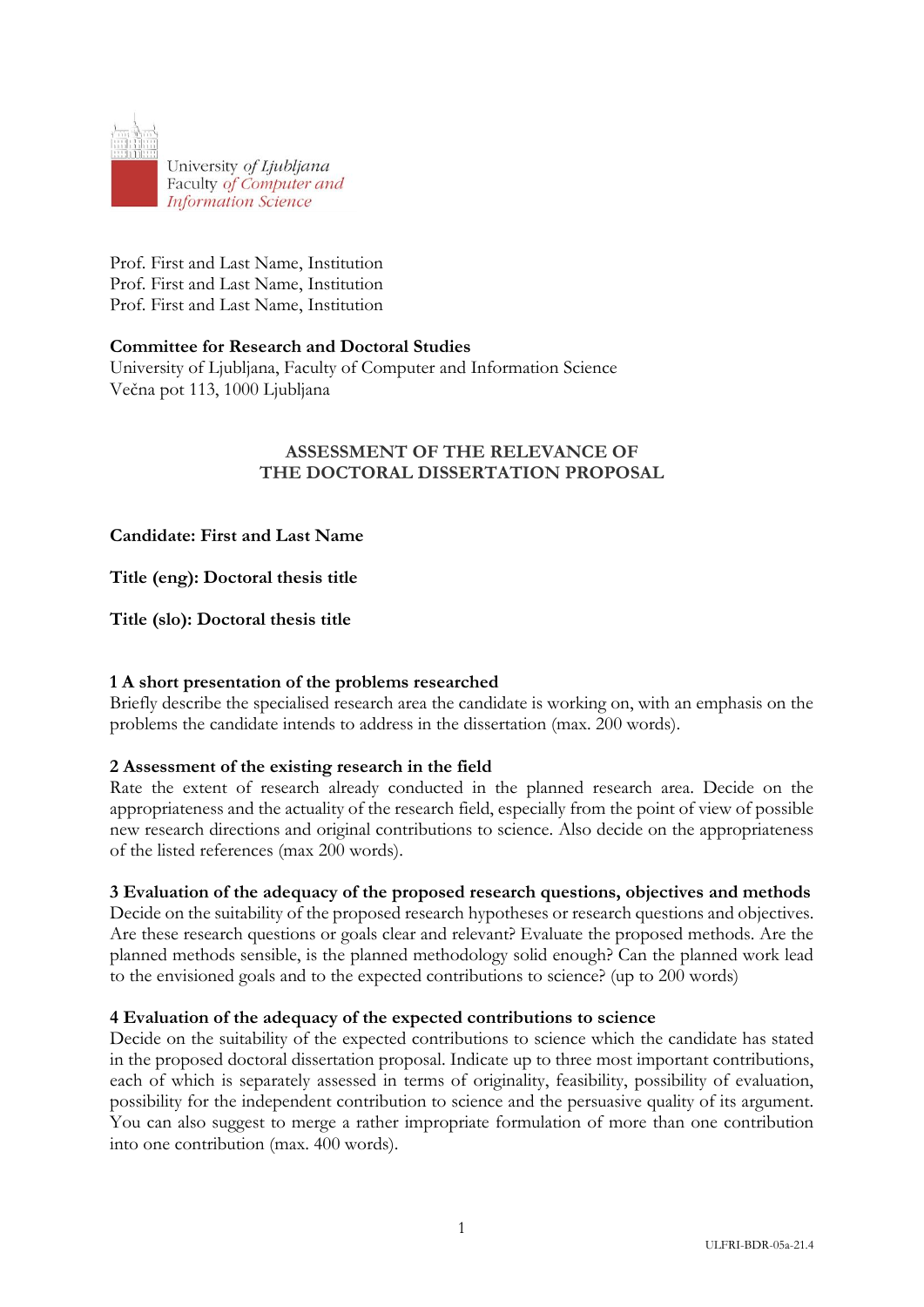The contributions to science should be original methods and approaches developed by the candidate that contribute to the development of the chosen scientific field. An individual contribution is an integral work, which can be published in a reputable scientific journal.

Please note that the below-listed contributions do **not** qualify as contributions to science:

- Implementation of known methods.
- Solving a practical problem with known methods.

• The programme developed by the candidate to implement the suggested methods (it is only a supporting work needed to demonstrate the feasibility and practicality of the proposed method).

• Evaluation of the proposed methods and approaches.

Interdisciplinary doctoral students are expected to have most of the contributions in the field of computer and information science.

# **5 Description of the doctoral dissertation proposal presentation**

Provide the date and location of the public presentation of the dissertation proposal. Briefly describe and evaluate the quality of the candidate's presentation and sovereignty in answering questions. Minutes of the presentation should also be kept, in which the questions asked by each member of the committee are stated, as well as the expressed opinions, exposed dilemmas and possible comments and suggestions that are also forwarded to the candidate. Only the main points are mentioned in this assessment. If, after the presentation, you asked the student to improve the doctoral dissertation proposal, state this here, together with the main reasons for this requirement. You can also indicate here whether your comments have been taken into account. The overall assessment should refer to the updated version (max. 200 words).

## **6 Assessment of the adequacy of the proposed title**

Verify that the suggested Slovenian and English titles are appropriate in terms of the research topic content, are grammatically correct and of the same meaning. If this is not the case, please suggest a new title. If you already discussed the new title during the dissertation proposal presentation, also indicate the candidate's opinion (max. 100 words).

### **7 Assessment of the suitability of the proposed mentor (and co-mentor)**

Provide an assessment of the suitability of the mentor and potential co-mentor. For the mentor (and separately for the co-mentor), list three to five most important publications in the field of the doctoral dissertation proposal, the SICRIS code of researcher, and the collected SICRIS points for the last five years. In addition to the basic criteria, the minimal requirement for demonstrating the mentor's and co-mentor's research activity is to achieve at least 150 SICRIS Z points in the last five years and to have the indicator of significant achievements  $A^{1/2}$  larger than 0 points.

### **8 Decision**

Clearly present the opinion of the members of the KSDŠ on whether the proposed proposal of the doctoral dissertation is set in such a way that an independent and original contribution to the scientific field can be expected.

The KSDŠ must clearly:

- state that the dissertation proposal is suitable and the assessment of the committee is positive, or
- set a deadline for the doctoral student by which the proposed proposal should be amended, supplemented or otherwise taken into account as required by KSDŠ; in this case KSDŠ will assess the new version of the proposal and write a new assessment report, or
- reject the dissertation proposal in the case of a negative assessment.